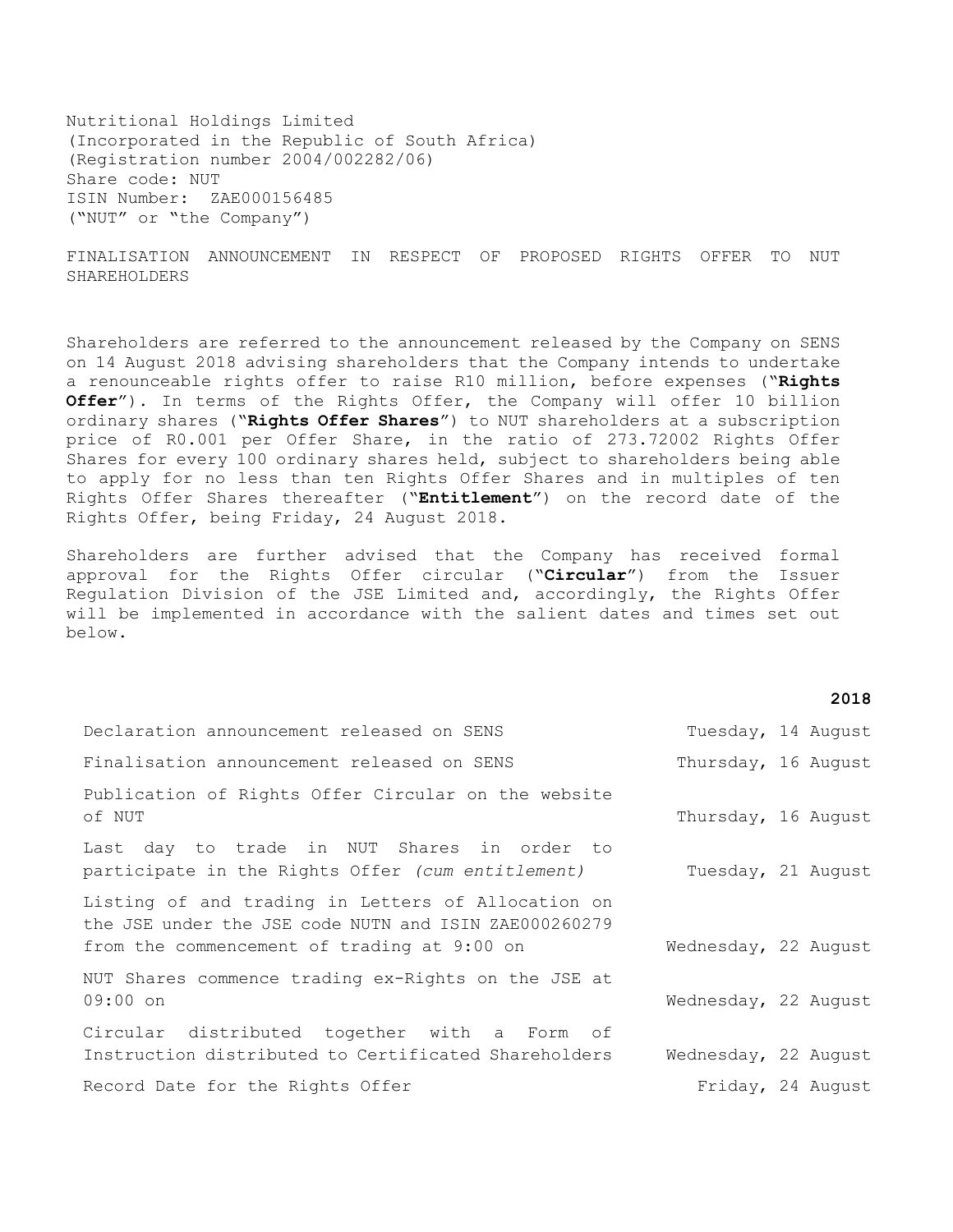| Renounceable Rights Offer opens at 09:00 on                                                                                                                                                                               | Monday, 27 August                              |
|---------------------------------------------------------------------------------------------------------------------------------------------------------------------------------------------------------------------------|------------------------------------------------|
| Certificated Shareholders will have their Letters of<br>Allocation credited to an electronic account held at<br>the Transfer Secretaries at 09:00 on                                                                      | Monday, 27 August                              |
| Circular, where applicable, distributed<br>to<br>Qualifying Dematerialised Shareholders                                                                                                                                   | Monday, 27 August                              |
| Dematerialised Shareholders will have their accounts<br>at their CSDP or Broker credited with their<br>Entitlement at 09:00 on                                                                                            | Monday, 27 August                              |
| Last day for trading Letters of Allocation on the<br><b>JSE</b><br>Form of Instruction lodged by Certificated                                                                                                             | Tuesday, 4 September                           |
| Shareholders wishing to sell all or part of their<br>entitlement at the Transfer Secretaries by 12:00 on<br>Listing of Rights Offer Shares and trading therein<br>on the JSE commences                                    | Tuesday, 4 September<br>Wednesday, 5 September |
| Rights Offer closes at 12:00. Payment to be made and<br>Instruction lodged by Certificated<br>оf<br>Form<br>Shareholders wishing to subscribe for all or part of<br>the Entitlement at the Transfer Secretaries *by 12:00 |                                                |
| on<br>Record Date for the Letters of Allocation                                                                                                                                                                           | Friday, 7 September<br>Friday, 7 September     |
| Rights Offer Shares issued and posted to Shareholders<br>in certificated form (where applicable) on or about                                                                                                              | Monday, 10 September                           |
| Rights Offer Shares not subscribed for in terms of<br>the Rights Offer, issued to the Subscriber on                                                                                                                       | Monday, 10 September                           |
| <b>CSDP</b><br>Broker accounts of<br>Dematerialised<br>or<br>Shareholders updated with Rights Offer Shares and<br>debited with any payments due on                                                                        | Monday, 10 September                           |
| Results of Rights Offer announced on SENS                                                                                                                                                                                 | Monday, 10 September                           |
| Refund to the Subscriber in terms of Rights Offer<br>Shares taken up by Shareholders on                                                                                                                                   | Wednesday, 12 September                        |

\* CSDP effect payment in respect of Dematerialised Shareholders on a delivery versus payment method.

## **Notes:**

- 1. Unless otherwise indicated, all times indicated above and elsewhere in this Circular are South African times.
- 2. Shareholders may not dematerialise or rematerialise their Shares between Wednesday, 22 August 2018 and Friday, 24 August 2018, both dates